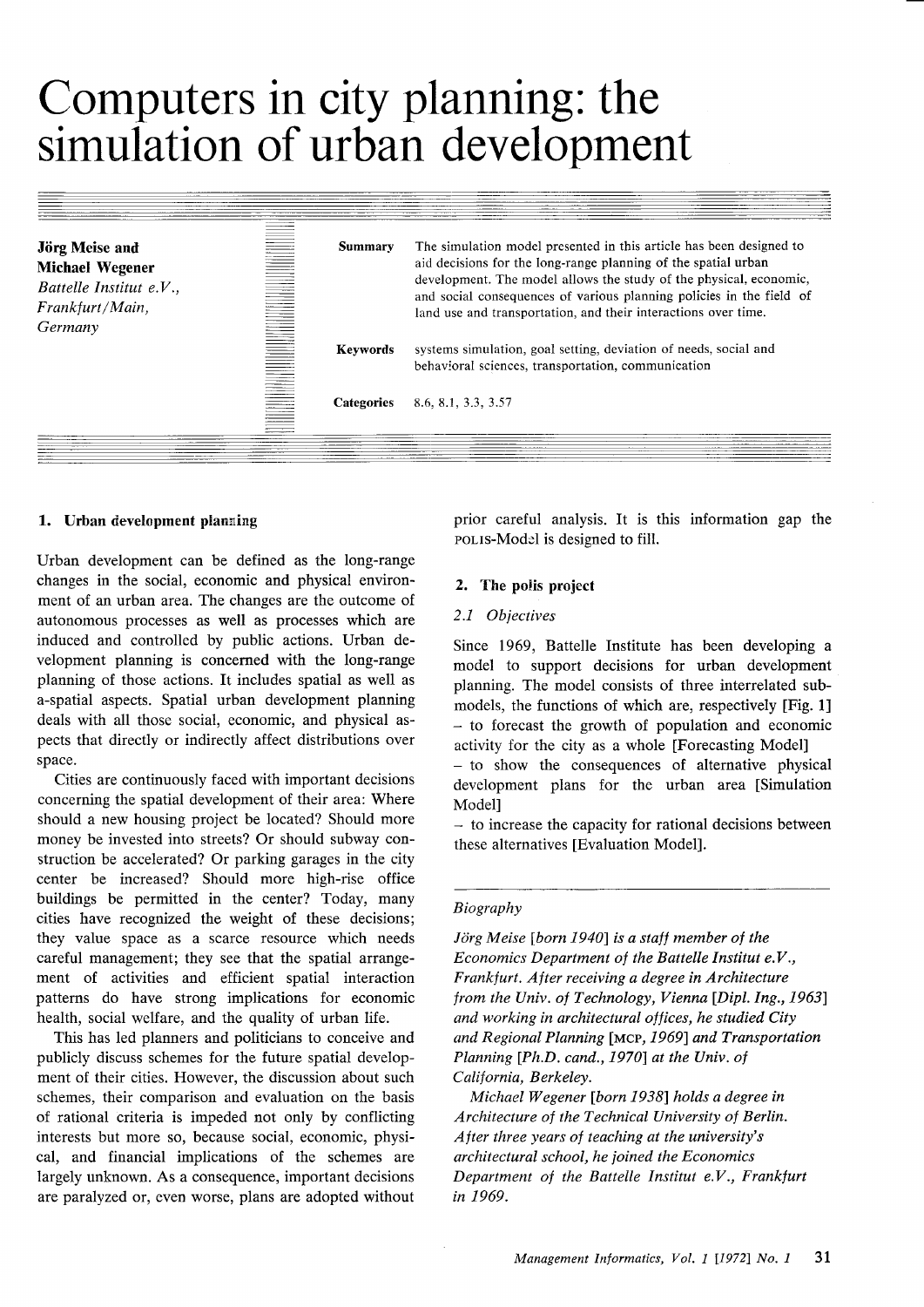lörg Meise and Michael Wegener: Computers in city planning: the simulation of urban development



Fig. 1. Planning process and models

Presently, the simulation model polis is available for application. This model is designed to aid decisions for the long-range planning of the physical development of the urban area. It is designed to make explicit the interdependent consequences of alternative policy combinations for land use and transportation planning and to provide basic information for the long- and middlerange planning of the city budget.

Thus, the model is an attempt to mold the usually fragmented views of urban development and planning into an interrelated and consistent approach within <sup>a</sup> quantitative framework.

Certainly, this attempt can only be a first step toward an integrated model encompassing all aspects of urban development. It cannot replace detailed investigations into specific [sectoral] aspects of development. But it is certainly a step necessary to guide decisions on urban development which cannot be delayed until a comprehensive set of detailed partial models and urban planning data banks will be available. In addition, it can provide a useful coordinating function for the very development of both partial models and data banks.

## 2.2 The city as a system

In the polis model the city is represented as a complex, dynamic, spatial-temporal system. A system is dynamic if its elements interact. The interactions may form feedback loops, which return information to their origin. Many of the interactions in a city are circular and can be interpreted as positive, i.e. growth-augmenting, or negative, i.e. stabilizing feedback loops.

The mathematical representation of a dynamic system requires two types of variables: State variables refer to the elements of the system describing its state [stocks] at one instant in time. Flow variables identify interactions between the elements describing changes of the system over time. The relations between the variables are expressed in form of differential or difference equations.

The subsystems land use and transportation and the relations between them forrn the spatial and temporal system city. The spatial dimension of the system is derived by subdividing the study area into a set of zones, the temporal dimension by representing its development over several successive time periods.

The relationship between land use and transportation is well known and constitutes a basic concept of transportation planning: Based on forecasts of zonal land use future traffic flows between all zones are estimated. Subsequently, the transportation system is designed so as to serve this demand. By far less investigated are the effects of the transport system  $-$  i.e. the transport  $supply - on$  land use. These very effects, however, are essential forces in shaping the spatial urban development. In the polis model the variable 'accessibility' is taken to account for these effects. 'Accessibility' measures the relative locational advantage of a zone with respect to the activities in all other zones and the transport system available. If transport services of <sup>a</sup> zone are improved, its attractiveness for development increases. As a consequence, traffic flows to and from



Fig. 2. Land use and transportation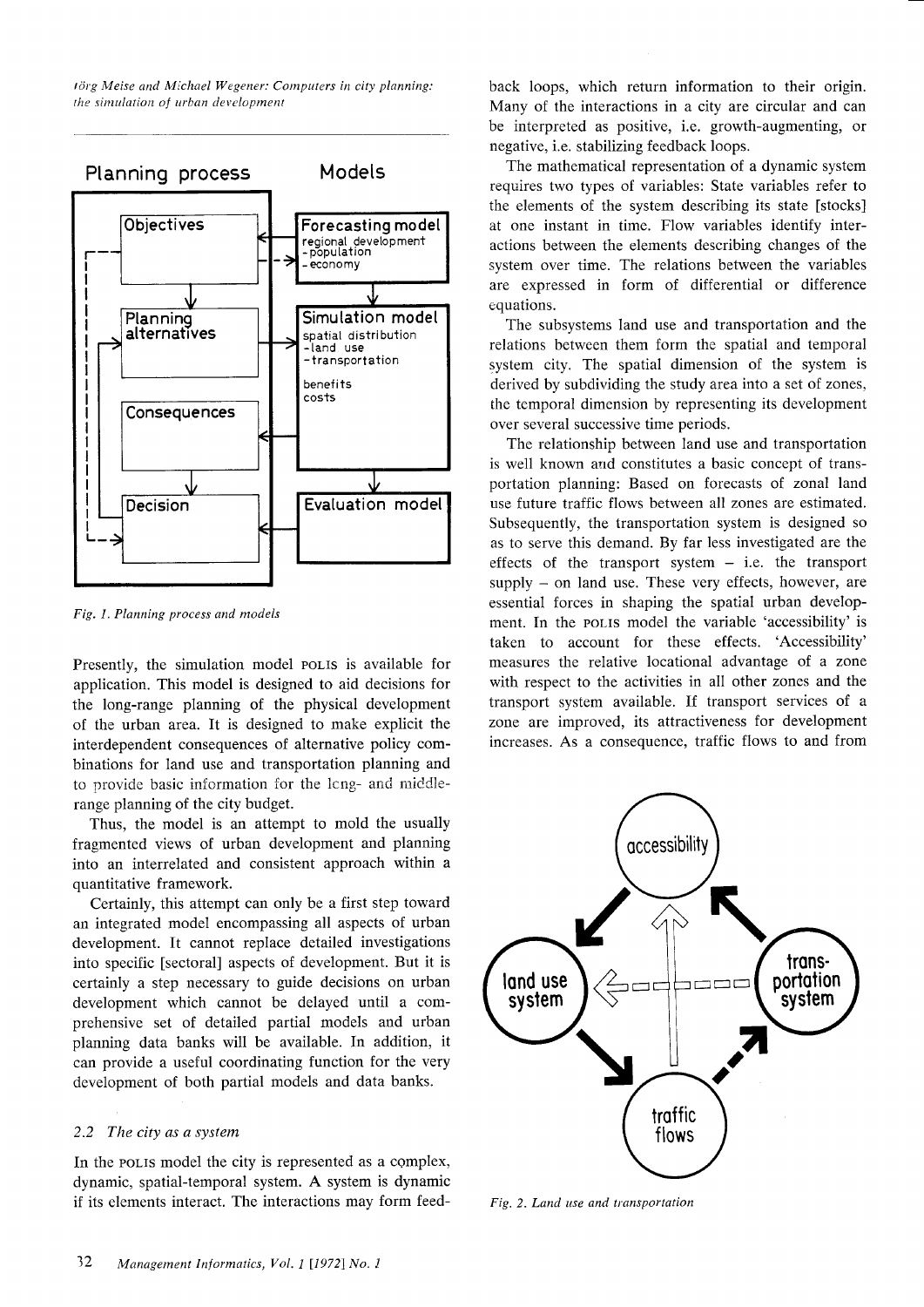this zone will rise, the transportation system has to be expanded, and so on . . .

This spiraling path of 'urban development' is halted when technological possibilities, resources or the willingness to utilize them are exhausted. Many large cities already have reached this limit: Traffic flows exceed the capacity of vital traffic arteries; zones with the heaviest traffic loads experience marked reductions in accessibility even if investments in the transport system are increased. At the same time, these investments consummate more and more of the scarce urban land lFie.2l.

## 2.3 The model

In its formal structure the pollis model is a multi-stage digital simulation model of the complex, dynamic, spatial-temporal urban system. The modelling technique employed, mathematical simulation, has important advantages which make it especially suited for the purpose of this project. In contrast to analytical techniques it allows to represent large systems with a great number of linear or non-linear relationships in a simple and straightforward manner. As opposed to optimization techniques it does not require an objective function to be formulated from the beginning: Due to its experimental character, simulation adapts easily to the iterative problem-solving approach specific to socio-economic planning marked by conflicting interests, multi-dimensional goals and political issues.

The logical framework of the model consists of the subsystems and their relationships discussed above. In the model the status of the urban area is represented by a set of inventory data: The zones of the planning area [internal zones] are described by such data as 'population by age', 'employment by industry and size', 'buildings [dweling units] by age and condition', 'areas by land-use'; zones outside the study area [external zones] are represented by population and employment data. The transportation networks, i.e. public transit and road network connecting the zones are represented by their links. Link data contain, among others, information on type and length of the link, travel time, capacity, transit lines and train or bus frequency.

The base year inventory data provide the input at the outset of the simulation. They are subsequently subject to various changes: families expand, people move, grow older and die; employment increases or decreases, its distribution between the different industries varies with structural changes in the economy; dwelling units are built or remodelled, demolished or converted into office space; land uses are changed; streets or transit lines are constructed or improved, transport-service on other lines is expanded, reduced or discontinued. At the end of the simulation period all inventory data have obtained new values. The next period starts.

This process continues over a series of time periods

until the planning horizon is reached. Sequence and magnitude of changes characterizing this process are controlled by assumptions which may be differently chosen for each simulation run. The assumptions comprise statements about the development of various technical and planning parameters as well as planning standards, cost and financial data and parameters that empirically describe different functional relationships. Total population and employment projections of the urban area - eventually the output of the Forecasting Model – are also external inputs to the model.

The most important of assumptions are the planning measures: The model accepts, besides institutional and administrative measures such as zoning regulations, some 60 different kinds of time-sequenced programs from the fields of housing, industrial development, education and social programs, recreation, retail, transportation, parking, public utilities, urban renewal and land reserve.

## 2.4 The computer program

The program for the polis model consists of two independent programs each containing several subprograms. The first program polls 1 contains the subprograms for the network analysis of a transport plan alternative [Fig. 3]. It produces a tape containing all necessary data about the transport networks as proposed in a planning alternative. With this tape as input polis 2 performs the actual simulation of the urban development.

The network analysis pclss 1 employs familiar techniques of transportation planning: The network to be analyzed is updated from a base network and any network alterations [NETZV]; the 'network description' [NETZB] serves as the basis for determining both, the 'shortest path trees' from all internal to all internal and external zones as well as the travel times of the paths [BAUM, WEGE]. The procedure is repeated for both networks differing only in as much as in the transit network transfer times are taken into account while on the street network the time required for parking is added to the travel times.

porls 2 starts simulating urban development by computing accessibilities [zuc]: Based on the distribution of land uses on a function of the travel times between the zones, accessibilities with respect to different activities are determined for all zones.

The spatial distribution of population and employment growth  $-$  the land use simulation  $-$  is performed by the subprogram zuw. Population growth in a zone consists of two components: natural growth and migration. In the poLIS model zonal population growth is predicted by forecasting zonal housing construction. This is not only because of methodological problems in directly predicting intra-urban migration flows, but for theoretical reasons: The urban housing market is a tight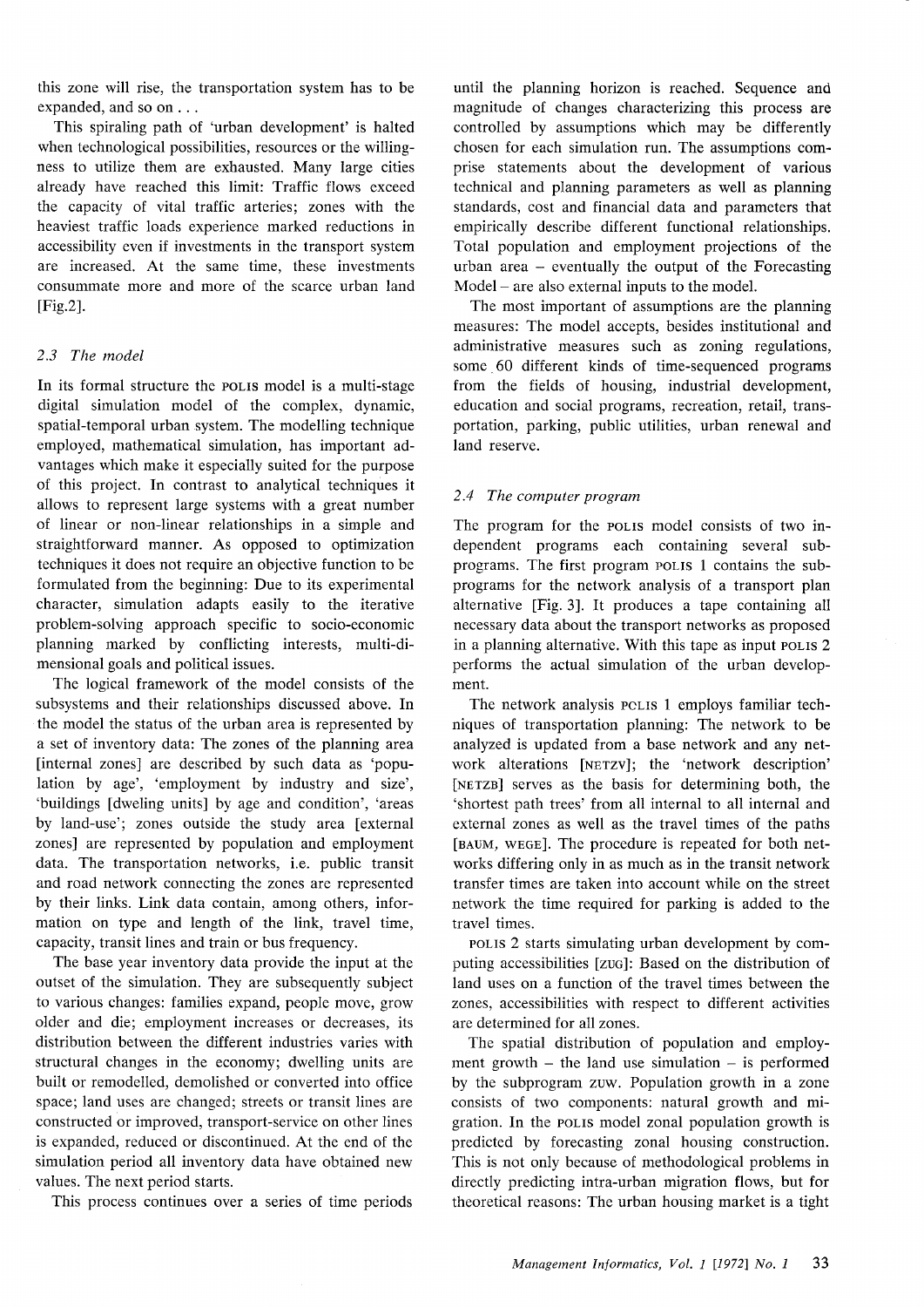Jörg Meise and Michael Wegener: Computers in city planning: the simulation of urban development

one and will remain a seller's market for some time to come.

Given the various accessibilities and other characteristics describing the 'attractiveness' of a zone and the Iand available for development, the spatial distribution of housing construction and population is simulated.

Similarily, total industrial and service employment growth is distributed over the zones. Then, the gross floor area to be constructed, the building sites and the land to be developed for community facilities for the infra-structure and for public parks are determined. If excess demand for land occurs within a zone, adjusting actions will be initiated.

At the end of the period, population, employment, dwelling units, land uses, and land available for development will have reached new levels due to construction activity, natural population growth, changes in space requirements, shifts in dwelling unit occupancy, demolitions of buildings, and so on.

Next, traffic flows between the zones are computed from zonal employment and population data [FAHRT]. Trips using the two transportation networks are determined according to a modal split function and, finally, assigned to the networks [UMLEG]. If links are overloaded, congestion occurs which causes traveltimes to be increased.

## 2.5 Results of the simulation

For each period, the results of the simulation are presented in tables and diagrams showing frequency distributions of travel times, modal split and link loads. Also, computer-printed maps can be called for which show the spatial distribution of various variables of interest. At the end of the simulation the development of land use and traffic is shown for the city as a whole.

In addition, broad categories of receipts and expenditures generated by the planning alternative are computed for the city and other groups [state and county agencies, transport authorities, users of the transport system, builders and developers, tenants]. Their cash flows are traced over the planning periods and subsequently balanced, discounted, accumulated, and compared with the respective balances of a hypothetical 'do-nothing' alternative. The'do-nothing' alternative is a hypothetical alternative assuming no public planning actions; it serves as a neutral basis for comparison between alternatives.

Most important, for each planning alternative a set of



Fig. 3. The computer programs POLIS  $1$  and POLIS  $2$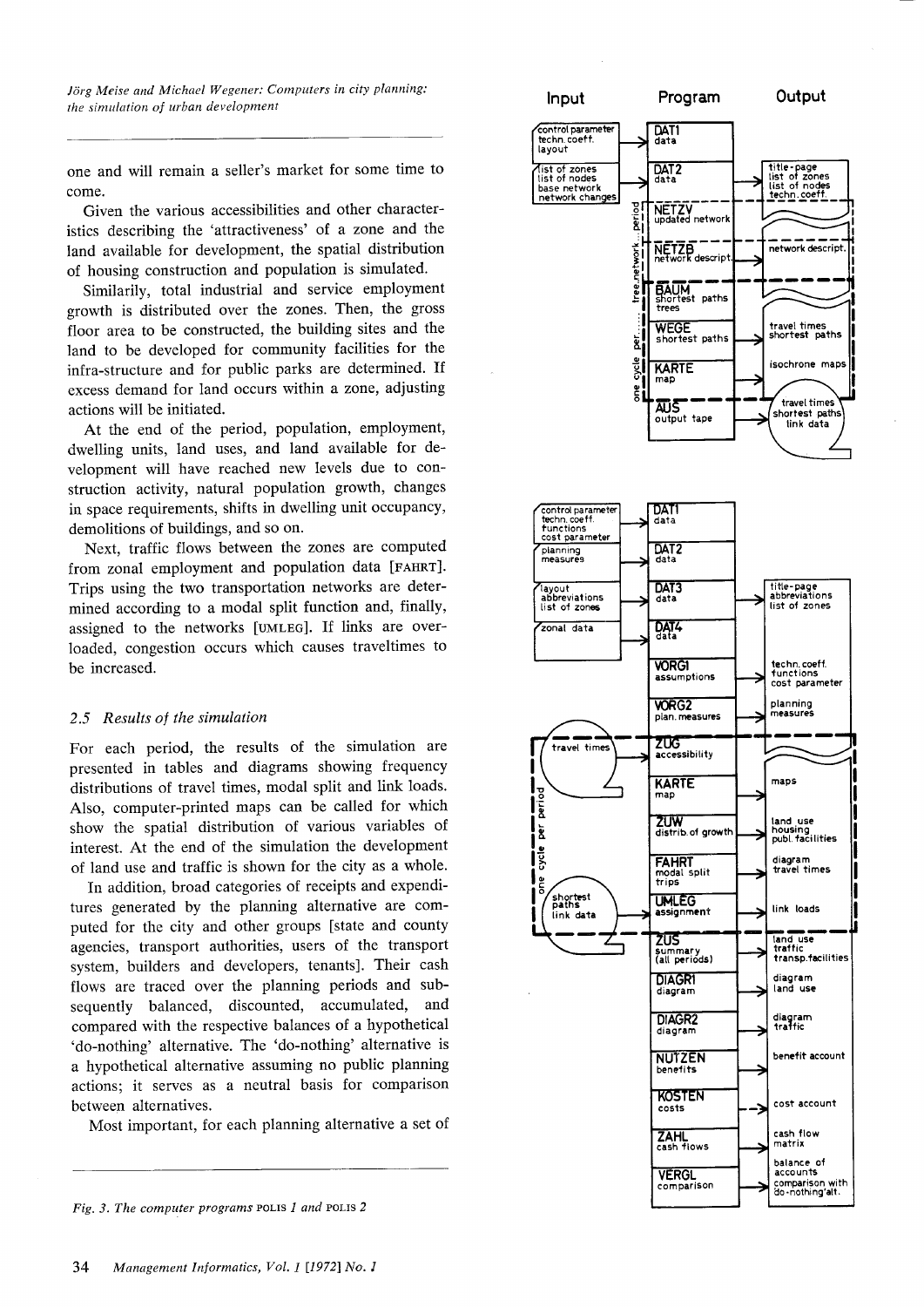| BENEFIT ACCOUNT          |                                                                  |                                               |                                                                     |                                                                         |                            |                                          |                                           |                                                |                                              |                                     |                                                    |                                             |                                               |                                               |
|--------------------------|------------------------------------------------------------------|-----------------------------------------------|---------------------------------------------------------------------|-------------------------------------------------------------------------|----------------------------|------------------------------------------|-------------------------------------------|------------------------------------------------|----------------------------------------------|-------------------------------------|----------------------------------------------------|---------------------------------------------|-----------------------------------------------|-----------------------------------------------|
| System's Users           |                                                                  |                                               |                                                                     |                                                                         | Population, Industry       |                                          |                                           |                                                |                                              | Environment                         |                                                    |                                             |                                               |                                               |
|                          |                                                                  | <b>OPNV</b>                                   | <b>PKW</b>                                                          | <b>GESAMT</b>                                                           | accessibility of           |                                          | <b>OPNV</b>                               | PKW                                            | GESAMI                                       |                                     |                                                    | <b>OPNV</b>                                 | <b>PKW</b>                                    | <b>GESAMT</b>                                 |
| km/trip                  | $\overline{25}$<br>$\overline{45}$<br>Ξ                          | 16.50<br>15.78<br>16.16<br>16.78<br>17.01     | 13.06<br>$13.40$<br>$13.69$<br>$13.94$<br>14.12                     | 13.69<br>14.14<br>14.35<br>14.52<br>13.91                               | population<br>to pop.      | 三百百五百                                    | 30.86<br>30.30<br>40.09<br>34.41<br>44.24 | 101.27<br>107.23<br>100.24<br>103.61<br>111.54 | 88.12<br>92.59<br>102.18<br>83.95<br>97.41   | mio pop/day<br>accidents/<br>fatal  | 28686                                              | 0.03<br>0.04<br>$0.03\,$<br>0.03<br>0.04    | 1.43<br>1.18<br>1.51<br>$\overline{3}$        | 1.46<br>1.22<br>1.62                          |
| travel time/<br>trip     | $\Xi$<br>$\Xi \Xi$<br>$\overline{45}$                            | 0.94<br>0.96<br>0.93<br>0.97<br>0.91          | 0.58<br>0.59<br>$0.56$<br>$0.57$<br>0.59                            | 0.64<br>0.64<br>0.64<br>0.64<br>0.64                                    | pop. [old]<br>to pop.      | 28638                                    | 52.44<br>53.21<br>30.59<br>32.44<br>41.74 | $1 - 1$<br>$\Box$                              | 32.44<br>41.74<br>52.44<br>30.59<br>53.21    | mio pop/day<br>injuries/            | 28838                                              | 0.86<br>0.94<br>$\frac{0.85}{0.87}$<br>1.09 | 37.85<br>41.24<br>44.46<br>34.00<br>29.71     | 34.95<br>42.09<br>45.32<br>30.80<br>38.71     |
| km/hour                  | $\overline{3}$<br>$\Xi\Xi$<br>$[4]$<br>$\overline{5}$            | 17.46<br>17.39<br>$17.54$<br>$17.54$<br>17.51 | 23.58<br>23.76<br>23.12<br>23.37                                    | 22.16<br>22.40<br>21.24<br>22.57<br>21.77                               | aces<br>work pl<br>pop. to | $E\overline{\Omega}E$<br>$\overline{45}$ | 33.68<br>34.04<br>36.03<br>39.47<br>42.92 | 104.66<br>109.03<br>114.76<br>121.89<br>101.42 | 97.40<br>103.75<br>110.90<br>85.64<br>91.47  | mio pop/day<br>damages/<br>property | 202<br>$\Xi$ $\Xi$                                 | 0.05<br>0.04<br>0.04<br>0.04<br>0.05        | $3.56$<br>$3.59$<br>$4.18$<br>$4.42$          | $3.95$<br>$4.22$<br>3.20<br>3.61<br>4.46      |
| waiting time/<br>trip    | $\overline{E}$<br>Ξ<br>$\overline{2}$<br>$\Xi$<br>$\overline{5}$ | 0.13<br>0.14<br>0.14<br>0.13<br>0.15          | $\mathbf{I}$<br>$\mathbf{I}$<br>$\perp$<br>- 1                      | 0.13<br>0.14<br>0.14<br>0.15<br>0.13                                    | pop. [old]<br>to jobs      | $\overline{a}\overline{a}$<br>Ξ          | 34.86<br>32.10<br>32.33<br>40.72<br>46.44 | $\Box$<br>$\perp$<br>-1                        | 34.86<br>32.10<br>32.33<br>40.72<br>46.44    | air pollution:<br>co in tons/ha     | $\Xi \Xi$<br>$\Xi \Xi$<br>$\overline{5}$           | 0.09<br>0.09<br>0.09<br>0.09<br>0.09        | 34.82<br>45.12<br>29.25<br>40.37<br>49.48     | 40.46<br>29.34<br>34.91<br>49.57<br>45.21     |
| walking time/<br>trip    | $\overline{25}$<br>$E\overline{D}$<br>Ξ                          | 2.00<br>2.01<br>$2.02$<br>$2.03$<br>1,99      | $0.34$<br>0.34<br>0.34<br>0.33<br>0.34                              | $\frac{0.65}{0.60}$<br>$0.58$<br>0.57<br>0.72                           | services<br>pop. to        | 22232                                    | 34.83<br>35.64<br>38.02<br>41.63<br>45.22 | 121.86<br>107.36<br>113.81<br>131.57<br>102.27 | 93.96<br>101.74<br>110.13<br>119.56<br>86.57 | NOX in tons/ha<br>air pollution:    | $\overline{[3]}$<br>$\Xi\Xi$<br>$E_{\overline{2}}$ | 0.02<br>0.02<br>0.02<br>0.02<br>0.02        | $7.90$<br>8.66<br>5.12<br>6.09<br>7.07        | $7.98$<br>$7.91$<br>8.68<br>6.11<br>5.13      |
| congestion time/<br>trip | $\boxed{2}$<br>$\overline{45}$<br>$\Xi$<br>Ξ                     |                                               | 0.08<br>0.08<br>$\begin{array}{c} 0.08 \\ 0.09 \end{array}$<br>0.07 | $0.08\,$<br>0.08<br>$\begin{array}{c} 0.08 \\ 0.09 \end{array}$<br>0.07 | recreation<br>pop. to      | 日本西西西                                    | 29.41<br>32.93<br>44.33<br>38.21<br>48.39 | 105.00<br>108.37<br>101.63<br>111.57<br>114.09 | 84.81<br>91.54<br>97.19<br>101.73<br>104.95  | noise in $\mathtt{DB}[\lambda]$ #   | 三包包包包                                              | 54.18<br>53.60<br>53.53<br>53.70<br>55.18   | 66.18<br>66.98<br>65.18<br>67.61<br>68.17     | 66.56<br>68.40<br>65.68<br>67.27<br>67.87     |
| perc. seats<br>available | $\overline{25}$<br>$\Xi$ $\Xi$<br>Ξ                              | 86.18<br>99.16<br>107.52<br>108.54<br>106.10  | -1                                                                  | 86.18<br>99.16<br>107.52<br>108.54<br>106.10                            | business<br>to pop.        | 日本包囲区                                    | 33.55<br>33.17<br>34.16<br>36.24<br>38.15 | 100.25<br>102.78<br>105.48<br>109.05<br>101.07 | 88.39<br>91.85<br>95.35<br>99.19<br>84.71    | intrusion<br>×                      | 22238                                              | 89.93<br>89.93<br>89.93<br>89.93<br>89.93   | 127.58<br>147.92<br>165.31<br>81.29<br>107.17 | 147.85<br>127.52<br>165.22<br>81.19<br>107.14 |
| 100 persons<br>vehicles/ | $\overline{255}$<br>Ξ                                            | 0.84<br>$0.84$<br>0.83<br>0.77<br>0.67        | 80.00<br>83.33<br>85.47<br>86.96<br>76.92                           | 64.28<br>69.33<br>72.23<br>74.09<br>58.13                               | to services<br>services    | 三四四三四                                    | 59.38<br>58.94<br>59.53<br>60.97          | 110.56<br>116.68<br>101.70<br>105.61           | 102.34<br>108.24<br>97.00<br>92.22           | requirement<br>space                | 三四四五回                                              | 0.00<br>0.00<br>0.00<br>0.00<br>0.00        | 0.00<br>0.00000<br>0.00<br>0.00               | 0.00<br>0.00<br>0.000000<br>0.00              |

 $968 =$  $\mathcal{H}^{\text{in}}$ § L t  $\overline{[8]}$ avera<br>.  $\mathbf{H}$  ... te ca:<br>.  $\frac{1}{10}$ Publi<br>Bene  $\sum_{i,g.}$   $\frac{4}{\sqrt{3}}$ 

tl 6

-v.-

IZpi  $\check{\mathbf{c}}$ z

=

!\  $\mathbf{x}$ 

 $\square$ 

7\_

ይ.<br>...

 $\overline{\circ}$ 

 $\Xi$  $\tilde{A}$ ច $\overline{\phantom{a}}$ 

تم

@O d.

6\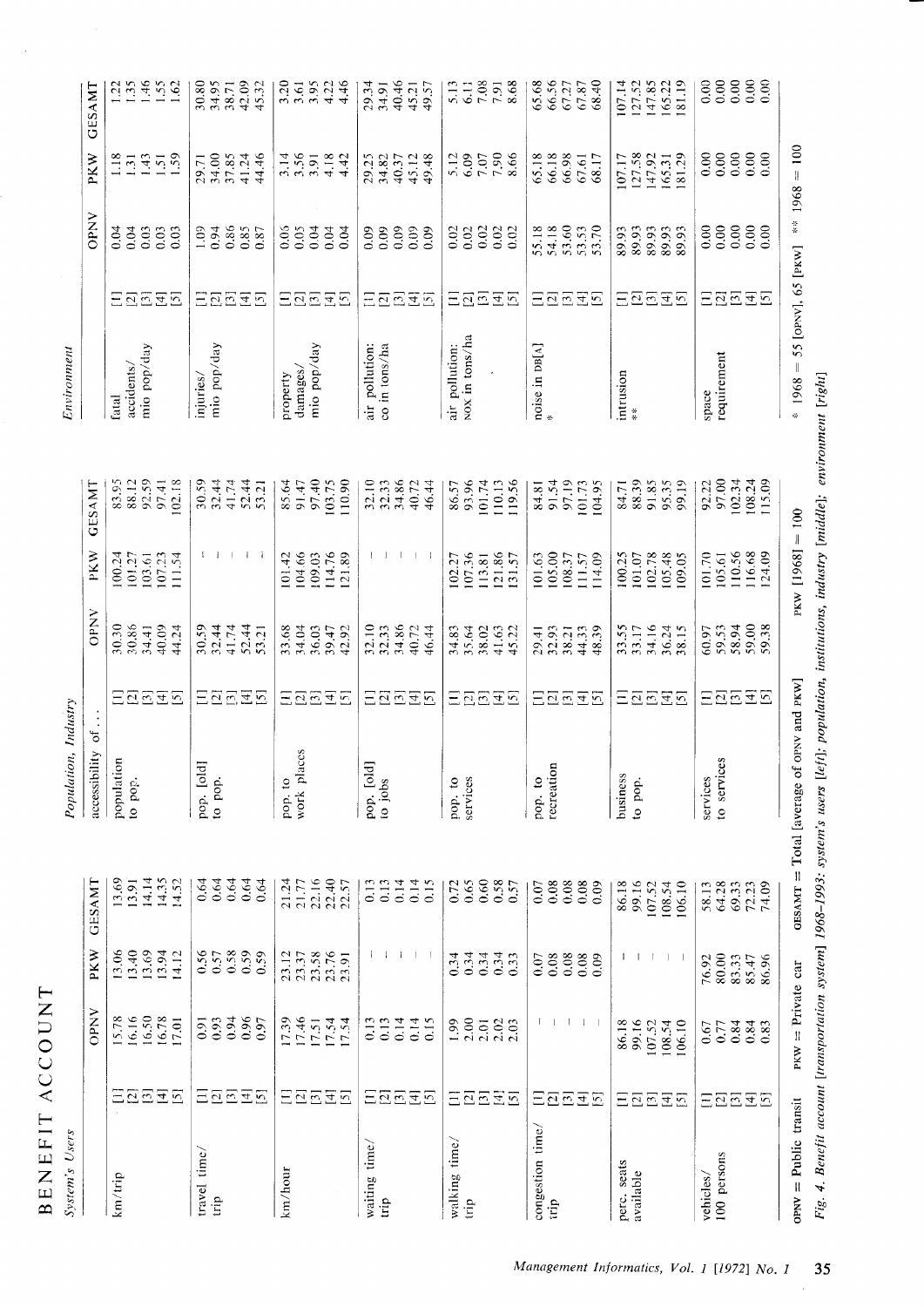Jörg Meise and Michael Wegener: Computers in city planning: the simulation of urban development

benefit accounts is developed to assist in evaluating and comparing the plan alternatives. Because of the central importance of evaluation within the simulation, it will be discussed in more detail below.

# 2.6 Evaluation

The purpose of evaluation is comparison among alternatives to identify that bundle of planning measures which best serves the objectives of a community given the recources available. Evaluations occur implicitly in all phases of the planning process, from the first conceptualisation of alternatives, their selection for further testing and development to their analysis and final comparison.

The pollis model is to provide the information necessary for these evaluations. Experimentation with the simulation model is a means to initiate a learning process about the mechanism of urban development and the implications and interactions of planning measures and, thus, iteratively improve the basis for developing effective solutions. Within this process evaluation is <sup>a</sup> continuous activity employing logical, consistent, and reproducible procedures.

The benefit accounts provide a major basis for the comparative evaluation of the plan alternatives. In these accounts the consequences of the alternatives are expressed by a set of quantitative performance measures or indicators and observed in their development over time. The presentation of a multitude of quantitative indicators draws a detailed picture of the physical, social, economic, and environmental aspects of the consequences. As an example, the benefit account of the transportation system is designed to show the consequences of a transportation alternative for different groups: the users of the system; the population, institutions, and business; and the environment [Fig. 4]. From the user's viewpoint, the quality of a transport system is characterized by service performance data: speed, reliability, safety, comfort, flexibility, seating, time spent riding, waiting, and walking, or lost in congestions. For the population, the institutions and the business, the quality of the transport system is expressed by the access to activities offered by the system: such as work places, people, retail, recreation or cultural facilities. In addition, an analysis of public transit accessibilities for minorities [the young, the old, the poor] with respect to various urban opportunities, illuminates specific aspects of social justice. Third, the quality of <sup>a</sup> transport system is quantified by its external consequences for the environment, air and noise pollution, safety hazards, impedance, space requirements, intrusion, destruction of urban neighborhoods, and selected aesthetic impacts.

The financial implications of the planning alternatives provide an additional basis for evaluation; cost accounts express the financial feasibility of alternatives, the relation between input and output and  $-$  in tracing the incidence of costs for different groups – distributional effects and aspects of equity.

The evaluation model which is being designed will, in its first implementation phase, systematically organize, present, and make comparable the many multidimensional consequences of the alternatives; in a later stage more sophisticated evaluation techniques may be employed with the ultimate aim to rank the alternatives according to some composite measure of utility.

# 3. Progress report

Development of the rolls project was financed by the Battelle Institut, while the city of Cologne served as <sup>a</sup> test city. Development of the project is now being carried on with a research contract from the West-German Ministry of Town Planning and Housing.

As an example of the model's present state of development, Fig.5 shows part of the output produced by a simulation run for Cologne. The model simulates the 'do-nothing alternative' mentioned above. Simulation begins in 1968 running in five periods of five years each up to 1993.

Presently, the main emphasis is given to the empirical task of calibrating the model on the basis of data for Cologne. At the end of this phase, several plan alternatives developed in co-operation with the department of city planning of the city of Cologne will be simulated. Upon completion the model will be attuned to some specific planning problems of the city. Together with the department of city planning, three problems have been defined:

- Comparison of different land use and transportation alternatives for the central business district with special respect to density restrictions imposed by traffic considerations.

- Investigation of possible density increases at rapid transit terminals.

- Comparison of alternative schemes for shopping facilities within the city limits under land use and transportation aspects.

This will require the simulation model to be expanded to be sensitive to problems such as parking, retail location, land use succession, urban renewal. Work on these and other modifications of the model is in progress.

Fig. 5. Examples of a simulation output [Cologne]: accessibility; land available for development; net population density; travel times; 1968 [left] and 1993 [right]